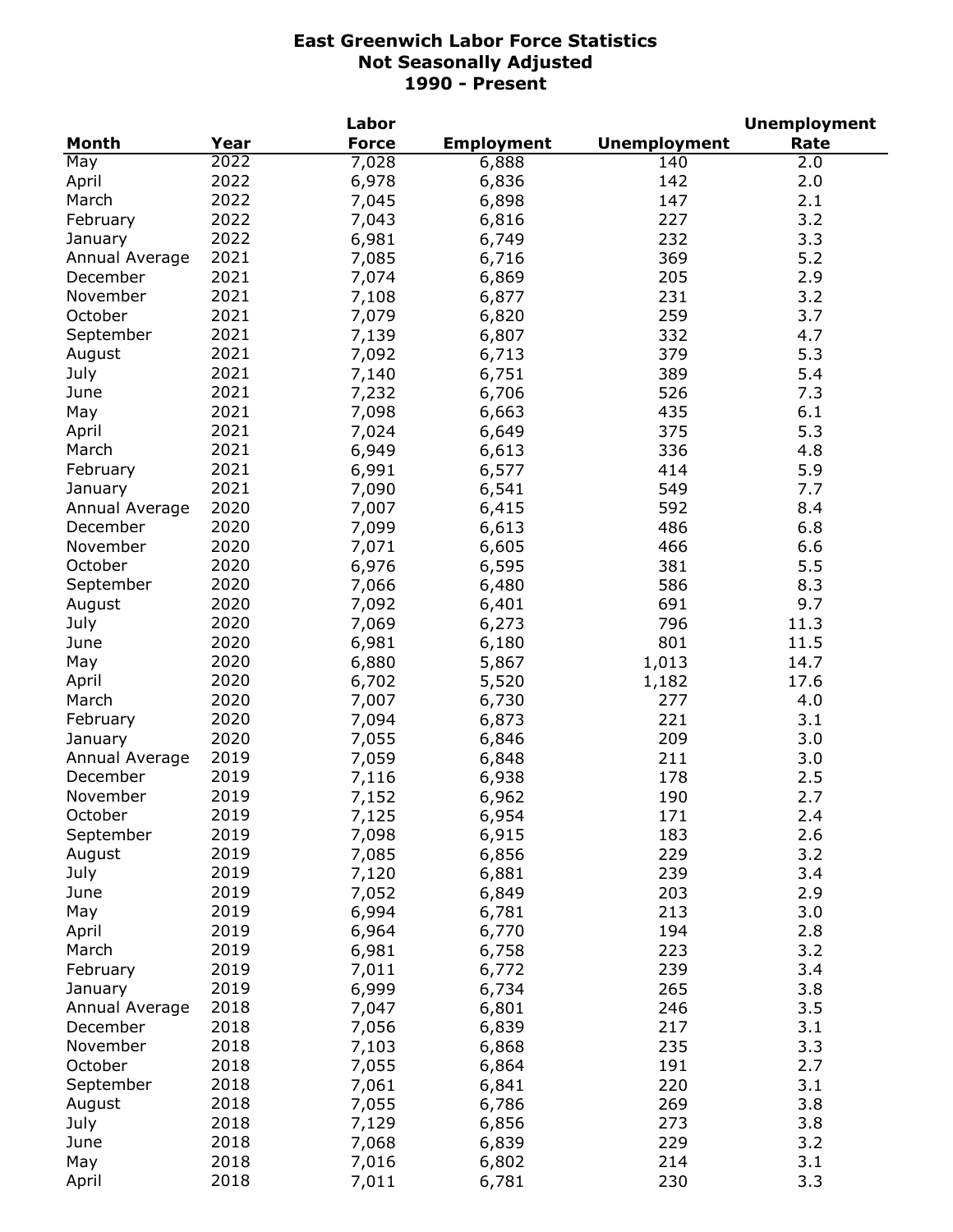|                |      | Labor        |                   |                     | <b>Unemployment</b> |
|----------------|------|--------------|-------------------|---------------------|---------------------|
| <b>Month</b>   | Year | <b>Force</b> | <b>Employment</b> | <b>Unemployment</b> | Rate                |
| March          | 2018 | 7,005        | 6,740             | 265                 | 3.8                 |
| February       | 2018 | 7,041        | 6,729             | 312                 | 4.4                 |
| January        | 2018 | 6,965        | 6,666             | 299                 | 4.3                 |
| Annual Average | 2017 | 6,999        | 6,717             | 282                 | 4.0                 |
| December       | 2017 | 7,055        | 6,759             | 296                 | 4.2                 |
| November       | 2017 | 7,076        | 6,770             | 306                 | 4.3                 |
| October        | 2017 | 7,016        | 6,762             | 254                 | 3.6                 |
| September      | 2017 | 7,068        | 6,777             | 291                 | 4.1                 |
| August         | 2017 | 7,024        | 6,708             | 316                 | 4.5                 |
| July           | 2017 | 7,043        | 6,744             | 299                 | 4.2                 |
| June           | 2017 | 7,019        | 6,743             | 276                 | 3.9                 |
|                |      |              |                   |                     |                     |
| May            | 2017 | 6,943        | 6,695             | 248                 | 3.6                 |
| April          | 2017 | 6,917        | 6,702             | 215                 | 3.1                 |
| March          | 2017 | 6,938        | 6,677             | 261                 | 3.8                 |
| February       | 2017 | 6,953        | 6,652             | 301                 | 4.3                 |
| January        | 2017 | 6,931        | 6,614             | 317                 | 4.6                 |
| Annual Average | 2016 | 6,847        | 6,519             | 328                 | 4.8                 |
| December       | 2016 | 6,866        | 6,589             | 277                 | 4.0                 |
| November       | 2016 | 6,912        | 6,600             | 312                 | 4.5                 |
| October        | 2016 | 6,919        | 6,582             | 337                 | 4.9                 |
| September      | 2016 | 6,895        | 6,538             | 357                 | 5.2                 |
| August         | 2016 | 6,882        | 6,526             | 356                 | 5.2                 |
| July           | 2016 | 6,915        | 6,558             | 357                 | 5.2                 |
| June           | 2016 | 6,856        | 6,558             | 298                 | 4.3                 |
| May            | 2016 | 6,773        | 6,480             | 293                 | 4.3                 |
| April          | 2016 | 6,783        | 6,491             | 292                 | 4.3                 |
| March          | 2016 | 6,808        | 6,464             | 344                 | 5.1                 |
| February       | 2016 | 6,796        | 6,442             | 354                 | 5.2                 |
| January        | 2016 | 6,758        | 6,401             | 357                 | 5.3                 |
| Annual Average | 2015 | 6,859        | 6,495             | 364                 | 5.3                 |
| December       | 2015 | 6,842        | 6,535             | 307                 | 4.5                 |
| November       | 2015 | 6,870        | 6,528             | 342                 | 5.0                 |
| October        | 2015 | 6,837        | 6,525             | 312                 | 4.6                 |
| September      | 2015 | 6,832        | 6,493             | 339                 | 5.0                 |
|                | 2015 |              |                   |                     |                     |
| August         |      | 6,857        | 6,498             | 359                 | $5.2$               |
| July           | 2015 | 6,900        | 6,529             | 371                 | 5.4                 |
| June           | 2015 | 6,892        | 6,542             | 350                 | 5.1                 |
| May            | 2015 | 6,873        | 6,496             | 377                 | 5.5                 |
| April          | 2015 | 6,830        | 6,492             | 338                 | 4.9                 |
| March          | 2015 | 6,837        | 6,442             | 395                 | 5.8                 |
| February       | 2015 | 6,868        | 6,444             | 424                 | 6.2                 |
| January        | 2015 | 6,872        | 6,415             | 457                 | 6.7                 |
| Annual Average | 2014 | 6,875        | 6,405             | 470                 | 6.8                 |
| December       | 2014 | 6,890        | 6,517             | 373                 | 5.4                 |
| November       | 2014 | 6,918        | 6,509             | 409                 | 5.9                 |
| October        | 2014 | 6,919        | 6,510             | 409                 | 5.9                 |
| September      | 2014 | 6,856        | 6,446             | 410                 | 6.0                 |
| August         | 2014 | 6,919        | 6,436             | 483                 | 7.0                 |
| July           | 2014 | 6,938        | 6,450             | 488                 | 7.0                 |
| June           | 2014 | 6,888        | 6,460             | 428                 | 6.2                 |
| May            | 2014 | 6,840        | 6,365             | 475                 | 6.9                 |
| April          | 2014 | 6,803        | 6,346             | 457                 | 6.7                 |
| March          | 2014 | 6,851        | 6,299             | 552                 | 8.1                 |
| February       | 2014 | 6,860        | 6,287             | 573                 | 8.4                 |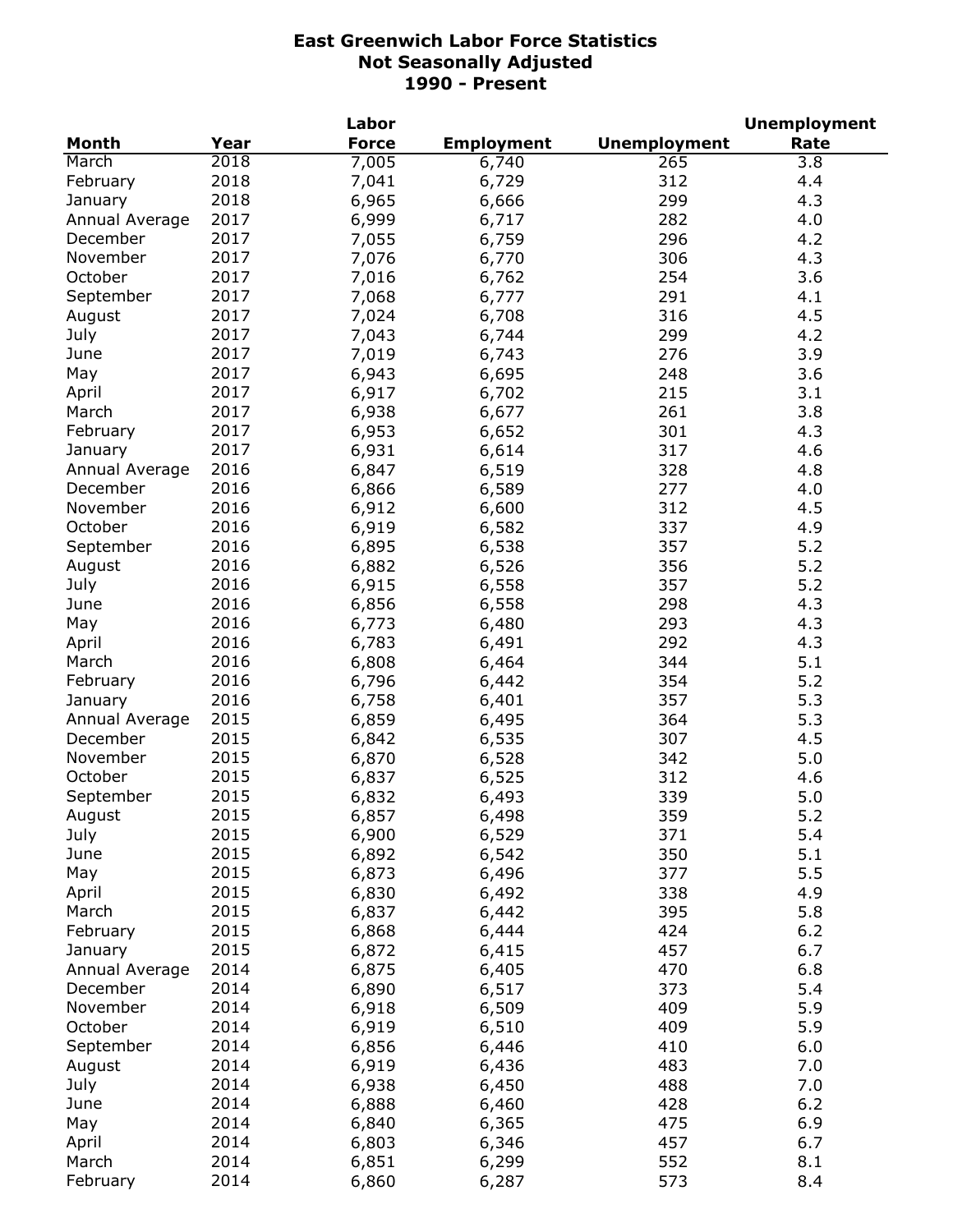|                |      | Labor        |                   |                     | <b>Unemployment</b> |
|----------------|------|--------------|-------------------|---------------------|---------------------|
| <b>Month</b>   | Year | <b>Force</b> | <b>Employment</b> | <b>Unemployment</b> | Rate                |
| January        | 2014 | 6,827        | 6,240             | 587                 | 8.6                 |
| Annual Average | 2013 | 6,926        | 6,321             | 605                 | 8.7                 |
| December       | 2013 | 6,892        | 6,353             | 539                 | 7.8                 |
| November       | 2013 | 6,964        | 6,376             | 588                 | 8.4                 |
| October        | 2013 | 6,993        | 6,343             | 650                 | 9.3                 |
| September      | 2013 | 6,992        | 6,338             | 654                 | 9.4                 |
| August         | 2013 | 6,964        | 6,319             | 645                 | 9.3                 |
| July           | 2013 | 6,978        | 6,358             | 620                 | 8.9                 |
| June           | 2013 | 6,934        | 6,372             | 562                 | 8.1                 |
| May            | 2013 | 6,833        | 6,297             | 536                 | 7.8                 |
| April          | 2013 | 6,832        | 6,295             | 537                 | 7.9                 |
| March          | 2013 | 6,859        | 6,259             | 600                 | 8.7                 |
|                | 2013 |              |                   |                     | 9.2                 |
| February       |      | 6,924        | 6,285             | 639                 |                     |
| January        | 2013 | 6,949        | 6,259             | 690                 | 9.9                 |
| Annual Average | 2012 | 6,923        | 6,277             | 646                 | 9.3                 |
| December       | 2012 | 6,975        | 6,394             | 581                 | 8.3                 |
| November       | 2012 | 6,991        | 6,387             | 604                 | 8.6                 |
| October        | 2012 | 7,008        | 6,411             | 597                 | 8.5                 |
| September      | 2012 | 6,969        | 6,356             | 613                 | 8.8                 |
| August         | 2012 | 6,956        | 6,306             | 650                 | 9.3                 |
| July           | 2012 | 6,953        | 6,302             | 651                 | 9.4                 |
| June           | 2012 | 6,949        | 6,304             | 645                 | 9.3                 |
| May            | 2012 | 6,859        | 6,239             | 620                 | 9.0                 |
| April          | 2012 | 6,825        | 6,198             | 627                 | 9.2                 |
| March          | 2012 | 6,852        | 6,160             | 692                 | 10.1                |
| February       | 2012 | 6,882        | 6,148             | 734                 | 10.7                |
| January        | 2012 | 6,862        | 6,123             | 739                 | 10.8                |
| Annual Average | 2011 | 6,961        | 6,244             | 717                 | 10.3                |
| December       | 2011 | 6,915        | 6,265             | 650                 | 9.4                 |
| November       | 2011 | 6,954        | 6,288             | 666                 | 9.6                 |
| October        | 2011 | 6,956        | 6,278             | 678                 | 9.7                 |
| September      | 2011 | 6,918        | 6,242             | 676                 | 9.8                 |
| August         | 2011 | 6,944        | 6,249             | 695                 | 10.0                |
| July           | 2011 | 6,967        | 6,256             | 711                 | 10.2                |
| June           | 2011 | 7,057        | 6,289             | 768                 | 10.9                |
| May            | 2011 | 6,975        | 6,231             | 744                 | 10.7                |
| April          | 2011 | 6,956        | 6,241             | 715                 | 10.3                |
| March          | 2011 | 6,952        | 6,205             | 747                 | 10.7                |
| February       | 2011 | 6,950        | 6,192             | 758                 | 10.9                |
| January        | 2011 | 6,994        | 6,197             | 797                 | 11.4                |
| Annual Average | 2010 | 7,072        | 6,301             | 771                 | 10.9                |
| December       | 2010 | 7,057        | 6,324             | 733                 | 10.4                |
| November       | 2010 |              |                   | 773                 |                     |
|                |      | 7,105        | 6,332             |                     | 10.9                |
| October        | 2010 | 7,022        | 6,337             | 685                 | 9.8                 |
| September      | 2010 | 7,083        | 6,342             | 741                 | 10.5                |
| August         | 2010 | 7,127        | 6,359             | 768                 | 10.8                |
| July           | 2010 | 7,126        | 6,367             | 759                 | 10.7                |
| June           | 2010 | 7,092        | 6,359             | 733                 | 10.3                |
| May            | 2010 | 7,002        | 6,288             | 714                 | 10.2                |
| April          | 2010 | 7,048        | 6,291             | 757                 | 10.7                |
| March          | 2010 | 7,051        | 6,224             | 827                 | 11.7                |
| February       | 2010 | 7,062        | 6,204             | 858                 | 12.1                |
| January        | 2010 | 7,092        | 6,189             | 903                 | 12.7                |
| Annual Average | 2009 | 7,031        | 6,302             | 729                 | 10.4                |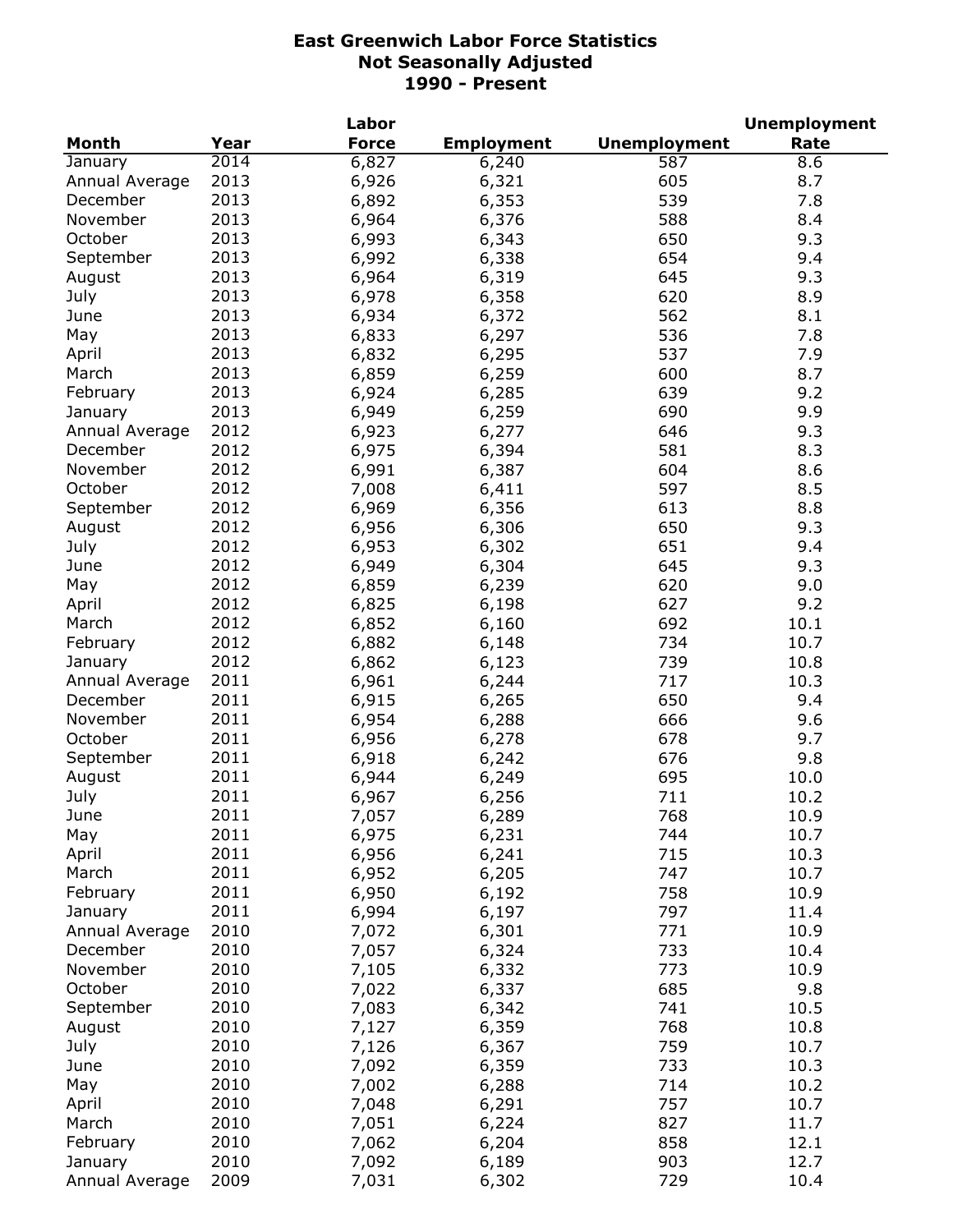|                |      | Labor        |                   |                     | <b>Unemployment</b> |
|----------------|------|--------------|-------------------|---------------------|---------------------|
| <b>Month</b>   | Year | <b>Force</b> | <b>Employment</b> | <b>Unemployment</b> | Rate                |
| December       | 2009 | 7,042        | 6,282             | 760                 | 10.8                |
| November       | 2009 | 7,057        | 6,333             | 724                 | 10.3                |
| October        | 2009 | 7,076        | 6,299             | 777                 | 11.0                |
| September      | 2009 | 7,044        | 6,288             | 756                 | 10.7                |
| August         | 2009 | 7,107        | 6,333             | 774                 | 10.9                |
| July           | 2009 | 7,090        | 6,369             | 721                 | 10.2                |
| June           | 2009 | 7,085        | 6,356             | 729                 | 10.3                |
| May            | 2009 | 6,967        | 6,268             | 699                 | 10.0                |
| April          | 2009 | 6,949        | 6,286             | 663                 | 9.5                 |
| March          | 2009 | 6,966        | 6,259             | 707                 | 10.1                |
| February       | 2009 | 6,994        | 6,272             | 722                 | 10.3                |
| January        | 2009 | 6,988        | 6,273             | 715                 | 10.2                |
| Annual Average | 2008 | 7,049        | 6,537             | 512                 | 7.3                 |
| December       | 2008 | 7,056        | 6,433             | 623                 | 8.8                 |
| November       | 2008 | 7,129        |                   | 629                 | 8.8                 |
|                |      |              | 6,500             |                     |                     |
| October        | 2008 | 7,102        | 6,503             | 599                 | 8.4                 |
| September      | 2008 | 7,049        | 6,509             | 540                 | 7.7                 |
| August         | 2008 | 7,065        | 6,524             | 541                 | 7.7                 |
| July           | 2008 | 7,097        | 6,585             | 512                 | 7.2                 |
| June           | 2008 | 7,074        | 6,600             | 474                 | 6.7                 |
| May            | 2008 | 6,996        | 6,531             | 465                 | 6.6                 |
| April          | 2008 | 6,980        | 6,577             | 403                 | 5.8                 |
| March          | 2008 | 6,978        | 6,550             | 428                 | 6.1                 |
| February       | 2008 | 6,994        | 6,548             | 446                 | 6.4                 |
| January        | 2008 | 7,067        | 6,583             | 484                 | 6.8                 |
| Annual Average | 2007 | 7,060        | 6,734             | 326                 | 4.6                 |
| December       | 2007 | 7,116        | 6,714             | 402                 | 5.6                 |
| November       | 2007 | 7,125        | 6,770             | 355                 | 5.0                 |
| October        | 2007 | 7,096        | 6,752             | 344                 | 4.8                 |
| September      | 2007 | 7,086        | 6,749             | 337                 | 4.8                 |
| August         | 2007 | 7,059        | 6,726             | 333                 | 4.7                 |
| July           | 2007 | 7,112        | 6,773             | 339                 | 4.8                 |
| June           | 2007 | 7,087        | 6,792             | 295                 | 4.2                 |
| May            | 2007 | 7,012        | 6,719             | 293                 | 4.2                 |
| April          | 2007 | 6,972        | 6,707             | 265                 | 3.8                 |
| March          | 2007 | 6,980        | 6,707             | 273                 | 3.9                 |
| February       | 2007 | 7,009        | 6,697             | 312                 | 4.5                 |
| January        | 2007 | 7,065        | 6,696             | 369                 | 5.2                 |
| Annual Average | 2006 | 7,050        | 6,724             | 326                 | 4.6                 |
| December       | 2006 | 7,125        | 6,817             | 308                 | 4.3                 |
| November       | 2006 | 7,145        | 6,824             | 321                 | 4.5                 |
| October        | 2006 | 7,121        | 6,805             | 316                 | 4.4                 |
| September      | 2006 | 7,102        | 6,765             | 337                 | 4.7                 |
| August         | 2006 | 7,110        | 6,753             | 357                 | 5.0                 |
|                | 2006 | 7,124        | 6,766             | 358                 | 5.0                 |
| July           |      | 7,088        |                   | 322                 | 4.5                 |
| June           | 2006 |              | 6,766             |                     |                     |
| May            | 2006 | 6,982        | 6,682             | 300                 | 4.3                 |
| April          | 2006 | 6,957        | 6,667             | 290                 | 4.2                 |
| March          | 2006 | 6,959        | 6,626             | 333                 | 4.8                 |
| February       | 2006 | 6,939        | 6,609             | 330                 | 4.8                 |
| January        | 2006 | 6,950        | 6,605             | 345                 | 5.0                 |
| Annual Average | 2005 | 6,980        | 6,659             | 321                 | 4.6                 |
| December       | 2005 | 7,039        | 6,754             | 285                 | 4.0                 |
| November       | 2005 | 7,082        | 6,774             | 308                 | 4.3                 |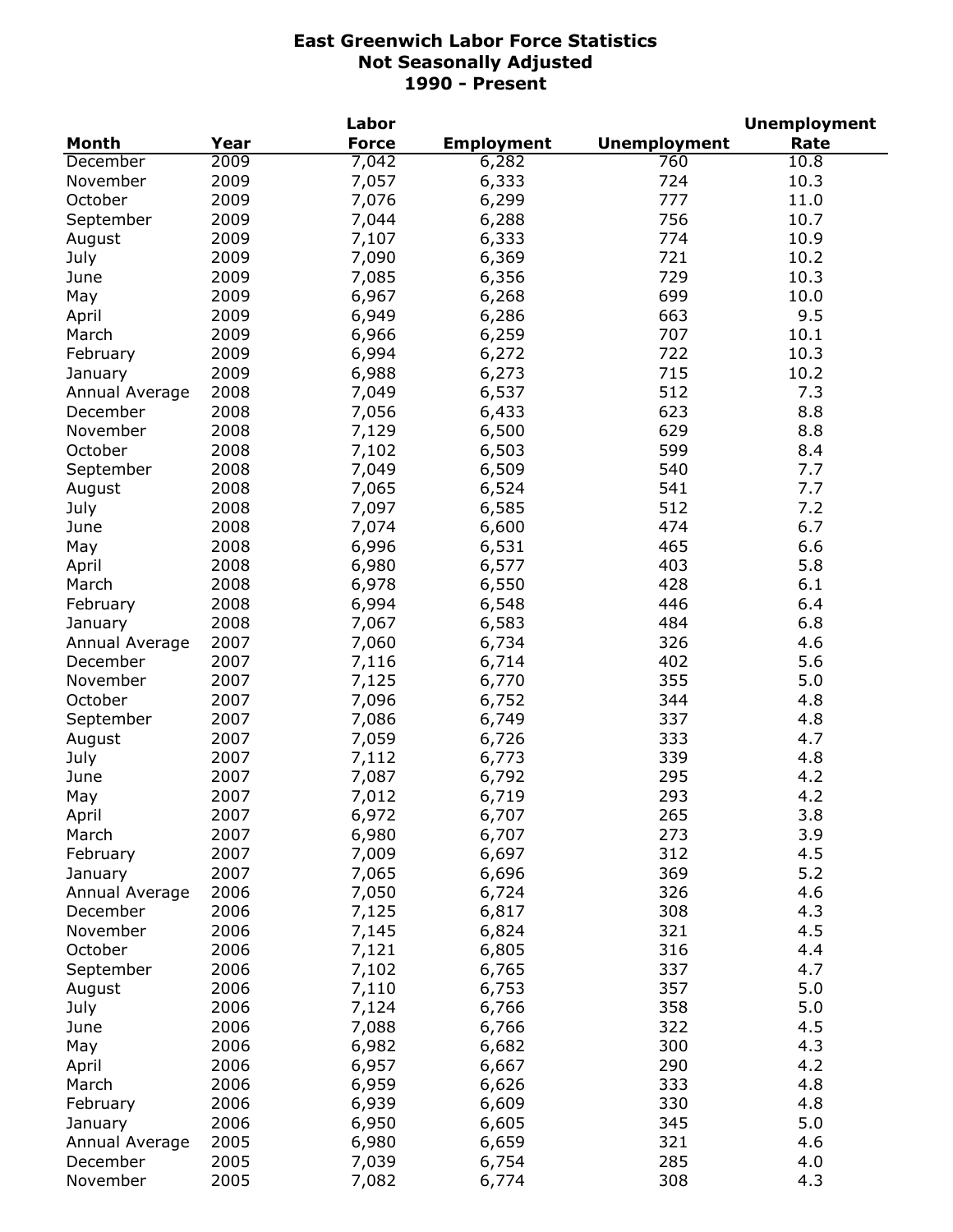|                |      | Labor          |                   |                     | <b>Unemployment</b> |
|----------------|------|----------------|-------------------|---------------------|---------------------|
| <b>Month</b>   | Year | <b>Force</b>   | <b>Employment</b> | <b>Unemployment</b> | Rate                |
| October        | 2005 | 7,070          | 6,748             | 322                 | 4.6                 |
| September      | 2005 | 7,065          | 6,715             | 350                 | 5.0                 |
| August         | 2005 | 7,083          | 6,730             | 353                 | 5.0                 |
| July           | 2005 | 7,065          | 6,723             | 342                 | 4.8                 |
| June           | 2005 | 7,006          | 6,694             | 312                 | 4.5                 |
| May            | 2005 | 6,889          | 6,618             | 271                 | 3.9                 |
| April          | 2005 | 6,876          | 6,593             | 283                 | 4.1                 |
| March          | 2005 | 6,864          | 6,540             | 324                 | 4.7                 |
| February       | 2005 | 6,850          | 6,517             | 333                 | 4.9                 |
| January        | 2005 | 6,871          | 6,502             | 369                 | 5.4                 |
| Annual Average | 2004 | 6,849          | 6,515             | 334                 | 4.9                 |
| December       | 2004 | 6,866          | 6,571             | 295                 | 4.3                 |
| November       | 2004 | 6,881          | 6,597             | 284                 | 4.1                 |
| October        | 2004 | 6,828          | 6,567             | 261                 | 3.8                 |
| September      | 2004 | 6,797          | 6,534             | 263                 | 3.9                 |
| August         | 2004 | 6,854          | 6,542             | 312                 | 4.6                 |
| July           | 2004 | 6,919          | 6,567             | 352                 | 5.1                 |
| June           | 2004 | 6,897          | 6,540             | 357                 | 5.2                 |
| May            | 2004 | 6,831          | 6,466             | 365                 | 5.3                 |
| April          | 2004 | 6,817          | 6,461             | 356                 | 5.2                 |
| March          | 2004 | 6,833          | 6,431             | 402                 | 5.9                 |
| February       | 2004 | 6,812          | 6,444             | 368                 | 5.4                 |
| January        | 2004 | 6,857          | 6,459             | 398                 | 5.8                 |
| Annual Average | 2003 | 6,901          | 6,532             | 369                 | 5.3                 |
| December       | 2003 | 6,874          | 6,563             | 311                 | 4.5                 |
| November       | 2003 | 6,891          | 6,582             | 309                 | 4.5                 |
| October        | 2003 | 6,861          | 6,555             | 306                 | 4.5                 |
| September      | 2003 | 6,853          | 6,536             | 317                 | 4.6                 |
| August         | 2003 | 6,905          | 6,541             | 364                 | 5.3                 |
| July           | 2003 | 6,943          | 6,565             | 378                 | 5.4                 |
| June           | 2003 | 6,992          | 6,583             | 409                 | 5.8                 |
| May            | 2003 | 6,902          | 6,505             | 397                 | 5.8                 |
| April          | 2003 | 6,905          | 6,518             | 387                 | 5.6                 |
| March          | 2003 | 6,888          | 6,488             | 400                 | 5.8                 |
| February       | 2003 | 6,896          | 6,488             | 408                 | 5.9                 |
| January        | 2003 | 6,894          | 6,455             | 439                 | 6.4                 |
| Annual Average | 2002 | 6,762          | 6,412             | 350                 | 5.2                 |
| December       | 2002 | 6,883          | 6,502             | 381                 | 5.5                 |
| November       | 2002 | 6,898          | 6,517             | 381                 | 5.5                 |
| October        | 2002 | 6,861          | 6,490             | 371                 | 5.4                 |
| September      | 2002 | 6,850          | 6,474             | 376                 | 5.5                 |
| August         | 2002 | 6,814          | 6,453             | 361                 | 5.3                 |
| July           | 2002 | 6,783          | 6,456             | 327                 | 4.8                 |
| June           | 2002 | 6,749          | 6,437             | 312                 | 4.6                 |
| May            | 2002 | 6,683          | 6,360             | 323                 | 4.8                 |
|                |      | 6,640          | 6,337             | 303                 | 4.6                 |
| April          | 2002 |                |                   | 336                 | 5.0                 |
| March          | 2002 | 6,663<br>6,685 | 6,327<br>6,332    | 353                 | 5.3                 |
| February       | 2002 |                |                   | 378                 | 5.7                 |
| January        | 2002 | 6,634          | 6,256             | 292                 | 4.4                 |
| Annual Average | 2001 | 6,637<br>6,665 | 6,345             | 282                 | 4.2                 |
| December       | 2001 |                | 6,383             | 279                 | 4.2                 |
| November       | 2001 | 6,663<br>6,648 | 6,384             | 276                 | 4.2                 |
| October        | 2001 |                | 6,372             | 247                 | 3.7                 |
| September      | 2001 | 6,618          | 6,371             |                     |                     |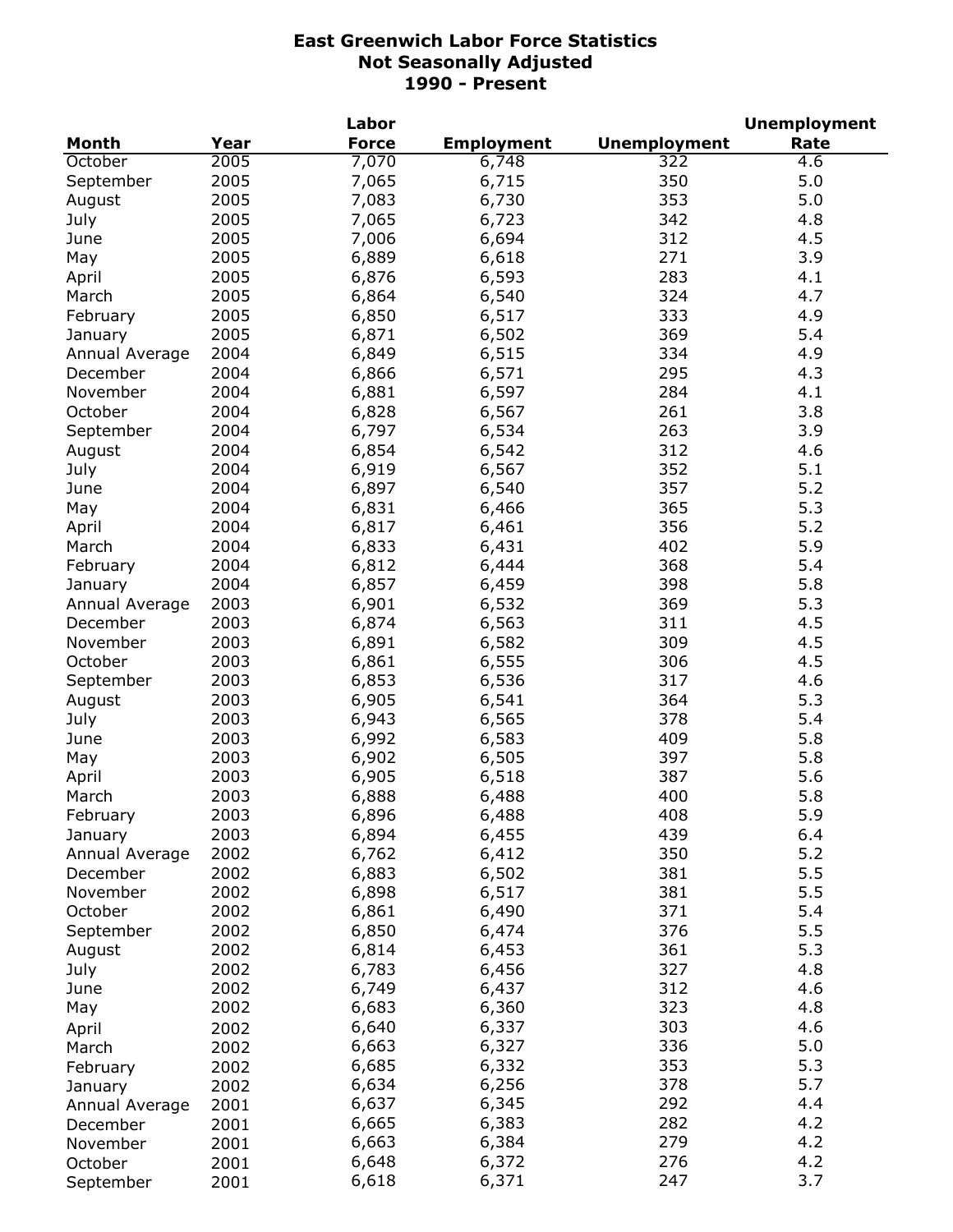|                |      | Labor        |                   |                     | <b>Unemployment</b> |
|----------------|------|--------------|-------------------|---------------------|---------------------|
| <b>Month</b>   | Year | <b>Force</b> | <b>Employment</b> | <b>Unemployment</b> | Rate                |
| August         | 2001 | 6,619        | 6,334             | 285                 | 4.3                 |
| July           | 2001 | 6,671        | 6,376             | 295                 | 4.4                 |
| June           | 2001 | 6,652        | 6,367             | 285                 | 4.3                 |
| May            | 2001 | 6,579        | 6,300             | 279                 | 4.2                 |
| April          | 2001 | 6,607        | 6,316             | 291                 | 4.4                 |
| March          | 2001 | 6,630        | 6,312             | 318                 | 4.8                 |
| February       | 2001 | 6,641        | 6,311             | 330                 | 5.0                 |
|                | 2001 | 6,642        | 6,309             | 333                 | 5.0                 |
| January        |      | 6,601        | 6,354             | 247                 | 3.7                 |
| Annual Average | 2000 |              | 6,409             | 236                 | 3.6                 |
| December       | 2000 | 6,645        |                   |                     |                     |
| November       | 2000 | 6,627        | 6,404             | 223                 | 3.4                 |
| October        | 2000 | 6,581        | 6,375             | 206                 | 3.1                 |
| September      | 2000 | 6,569        | 6,352             | 217                 | 3.3                 |
| August         | 2000 | 6,602        | 6,361             | 241                 | 3.7                 |
| July           | 2000 | 6,609        | 6,371             | 238                 | 3.6                 |
| June           | 2000 | 6,628        | 6,395             | 233                 | 3.5                 |
| May            | 2000 | 6,574        | 6,331             | 243                 | 3.7                 |
| April          | 2000 | 6,571        | 6,362             | 209                 | 3.2                 |
| March          | 2000 | 6,590        | 6,309             | 281                 | 4.3                 |
| February       | 2000 | 6,592        | 6,290             | 302                 | 4.6                 |
| January        | 2000 | 6,628        | 6,290             | 338                 | 5.1                 |
| Annual Average | 1999 | 6,986        | 6,716             | 270                 | 3.9                 |
| December       | 1999 | 7,081        | 6,842             | 239                 | 3.4                 |
| November       | 1999 | 7,088        | 6,832             | 256                 | 3.6                 |
| October        | 1999 | 7,076        | 6,768             | 308                 | 4.4                 |
| September      | 1999 | 7,010        | 6,721             | 289                 | 4.1                 |
| August         | 1999 | 7,031        | 6,735             | 296                 | 4.2                 |
|                |      | 6,990        | 6,729             | 261                 | 3.7                 |
| July           | 1999 | 6,953        | 6,723             | 230                 | 3.3                 |
| June           | 1999 |              |                   | 234                 | 3.4                 |
| May            | 1999 | 6,911        | 6,677             |                     |                     |
| April          | 1999 | 6,904        | 6,668             | 236                 | 3.4                 |
| March          | 1999 | 6,933        | 6,658             | 275                 | 4.0                 |
| February       | 1999 | 6,925        | 6,622             | 303                 | 4.4                 |
| January        | 1999 | 6,927        | 6,613             | 314                 | 4.5                 |
| Annual Average | 1998 | 6,834        | 6,566             | 268                 | 3.9                 |
| December       | 1998 | 6,941        | 6,718             | 223                 | 3.2                 |
| November       | 1998 | 6,966        | 6,711             | 255                 | 3.7                 |
| October        | 1998 | 6,917        | 6,630             | 287                 | 4.1                 |
| September      | 1998 | 6,896        | 6,595             | 301                 | 4.4                 |
| August         | 1998 | 6,882        | 6,588             | 294                 | 4.3                 |
| July           | 1998 | 6,864        | 6,584             | 280                 | 4.1                 |
| June           | 1998 | 6,827        | 6,571             | 256                 | 3.7                 |
| May            | 1998 | 6,713        | 6,507             | 206                 | 3.1                 |
| April          | 1998 | 6,707        | 6,489             | 218                 | 3.3                 |
| March          | 1998 | 6,754        | 6,469             | 285                 | 4.2                 |
| February       | 1998 | 6,754        | 6,463             | 291                 | 4.3                 |
| January        | 1998 | 6,785        | 6,461             | 324                 | 4.8                 |
|                | 1997 | 6,773        | 6,487             | 286                 | 4.2                 |
| Annual Average |      | 6,854        | 6,585             | 269                 | 3.9                 |
| December       | 1997 |              |                   | 244                 | 3.6                 |
| November       | 1997 | 6,855        | 6,611             |                     |                     |
| October        | 1997 | 6,835        | 6,568             | 267                 | 3.9                 |
| September      | 1997 | 6,846        | 6,555             | 291                 | 4.3                 |
| August         | 1997 | 6,860        | 6,562             | 298                 | 4.3                 |
| July           | 1997 | 6,846        | 6,551             | 295                 | 4.3                 |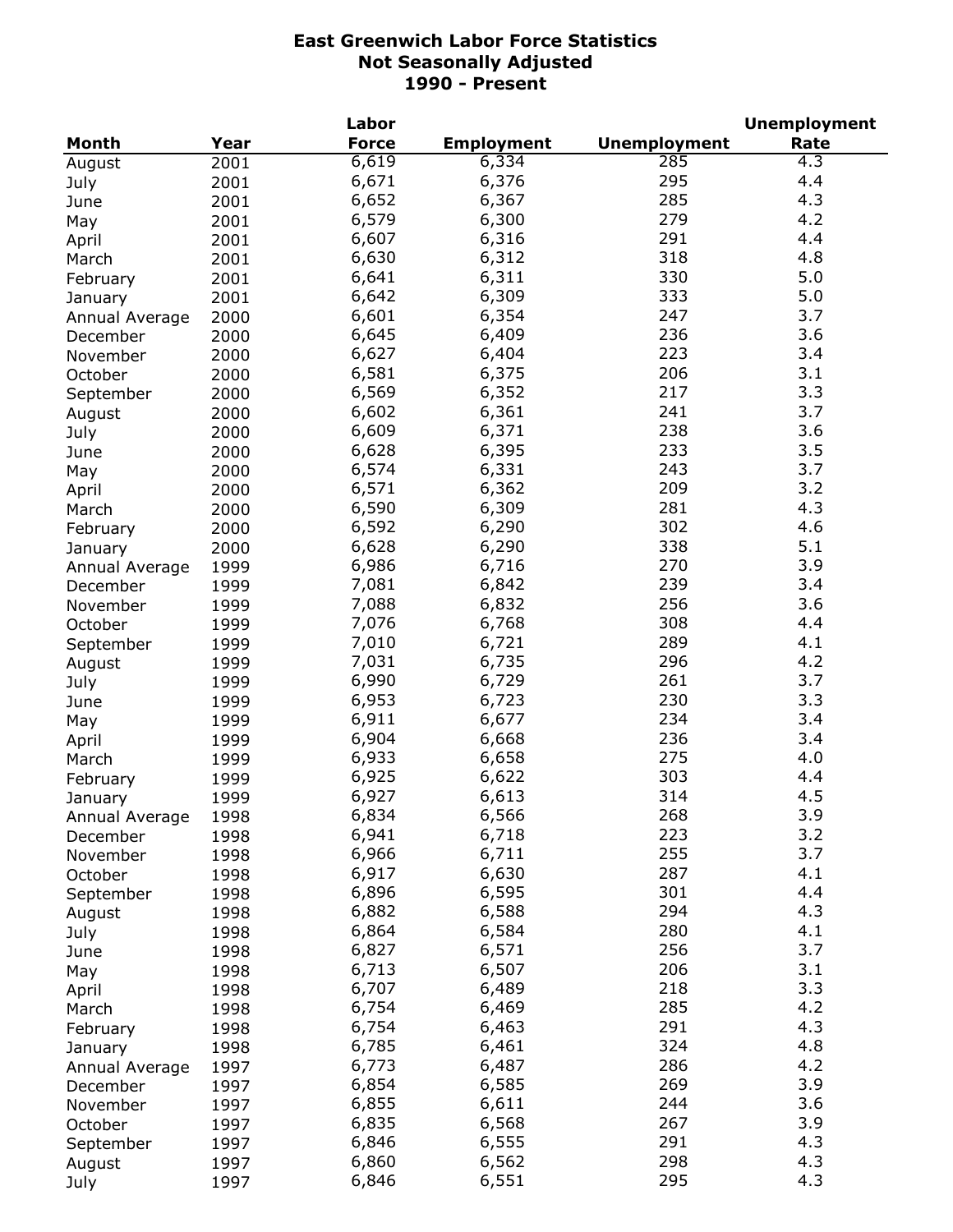|                |      | Labor        |                   |                     | <b>Unemployment</b> |
|----------------|------|--------------|-------------------|---------------------|---------------------|
| <b>Month</b>   | Year | <b>Force</b> | <b>Employment</b> | <b>Unemployment</b> | Rate                |
| June           | 1997 | 6,812        | 6,507             | 305                 | 4.5                 |
| May            | 1997 | 6,723        | 6,434             | 289                 | 4.3                 |
| April          | 1997 | 6,686        | 6,418             | 268                 | 4.0                 |
| March          | 1997 | 6,677        | 6,381             | 296                 | 4.4                 |
| February       | 1997 | 6,643        | 6,340             | 303                 | 4.6                 |
| January        | 1997 | 6,639        | 6,328             | 311                 | 4.7                 |
| Annual Average | 1996 | 6,525        | 6,304             | 221                 | 3.4                 |
| December       | 1996 | 6,639        | 6,421             | 218                 | 3.3                 |
| November       | 1996 | 6,690        | 6,437             | 253                 | 3.8                 |
|                |      | 6,642        | 6,407             | 235                 | 3.5                 |
| October        | 1996 | 6,558        |                   | 195                 | 3.0                 |
| September      | 1996 |              | 6,363             |                     |                     |
| August         | 1996 | 6,539        | 6,357             | 182                 | 2.8                 |
| July           | 1996 | 6,496        | 6,333             | 163                 | 2.5                 |
| June           | 1996 | 6,511        | 6,336             | 175                 | 2.7                 |
| May            | 1996 | 6,438        | 6,259             | 179                 | 2.8                 |
| April          | 1996 | 6,433        | 6,225             | 208                 | 3.2                 |
| March          | 1996 | 6,476        | 6,207             | 269                 | 4.2                 |
| February       | 1996 | 6,463        | 6,175             | 288                 | 4.5                 |
| January        | 1996 | 6,421        | 6,130             | 291                 | 4.5                 |
| Annual Average | 1995 | 6,471        | 6,120             | 351                 | 5.4                 |
| December       | 1995 | 6,448        | 6,223             | 225                 | 3.5                 |
| November       | 1995 | 6,503        | 6,239             | 264                 | 4.1                 |
| October        | 1995 | 6,490        | 6,191             | 299                 | 4.6                 |
| September      | 1995 | 6,463        | 6,141             | 322                 | 5.0                 |
| August         | 1995 | 6,495        | 6,158             | 337                 | 5.2                 |
| July           | 1995 | 6,511        | 6,130             | 381                 | 5.9                 |
| June           | 1995 | 6,535        | 6,116             | 419                 | 6.4                 |
| May            | 1995 | 6,399        | 6,039             | 360                 | 5.6                 |
| April          | 1995 | 6,397        | 6,053             | 344                 | 5.4                 |
| March          | 1995 | 6,435        | 6,045             | 390                 | 6.1                 |
| February       | 1995 | 6,490        | 6,059             | 431                 | 6.6                 |
| January        | 1995 | 6,487        | 6,047             | 440                 | 6.8                 |
|                | 1994 | 6,343        | 5,986             | 357                 | 5.6                 |
| Annual Average | 1994 | 6,339        | 6,041             | 298                 | 4.7                 |
| December       |      |              | 6,065             | 338                 | 5.3                 |
| November       | 1994 | 6,403        |                   |                     | 5.4                 |
| October        | 1994 | 6,367        | 6,026             | 341                 |                     |
| September      | 1994 | 6,337        | 5,980             | 357                 | 5.6                 |
| August         | 1994 | 6,387        | 6,023             | 364                 | 5.7                 |
| July           | 1994 | 6,313        | 6,004             | 309                 | 4.9                 |
| June           | 1994 | 6,349        | 6,014             | 335                 | 5.3                 |
| May            | 1994 | 6,276        | 5,954             | 322                 | 5.1                 |
| April          | 1994 | 6,261        | 5,929             | 332                 | 5.3                 |
| March          | 1994 | 6,302        | 5,916             | 386                 | 6.1                 |
| February       | 1994 | 6,379        | 5,948             | 431                 | 6.8                 |
| January        | 1994 | 6,407        | 5,934             | 473                 | 7.4                 |
| Annual Average | 1993 | 6,471        | 6,046             | 425                 | 6.6                 |
| December       | 1993 | 6,443        | 6,081             | 362                 | 5.6                 |
| November       | 1993 | 6,511        | 6,093             | 418                 | 6.4                 |
| October        | 1993 | 6,503        | 6,065             | 438                 | 6.7                 |
| September      | 1993 | 6,478        | 6,054             | 424                 | 6.5                 |
| August         | 1993 | 6,495        | 6,119             | 376                 | 5.8                 |
| July           | 1993 | 6,488        | 6,119             | 369                 | 5.7                 |
| June           | 1993 | 6,504        | 6,112             | 392                 | 6.0                 |
| May            | 1993 | 6,435        | 6,032             | 403                 | 6.3                 |